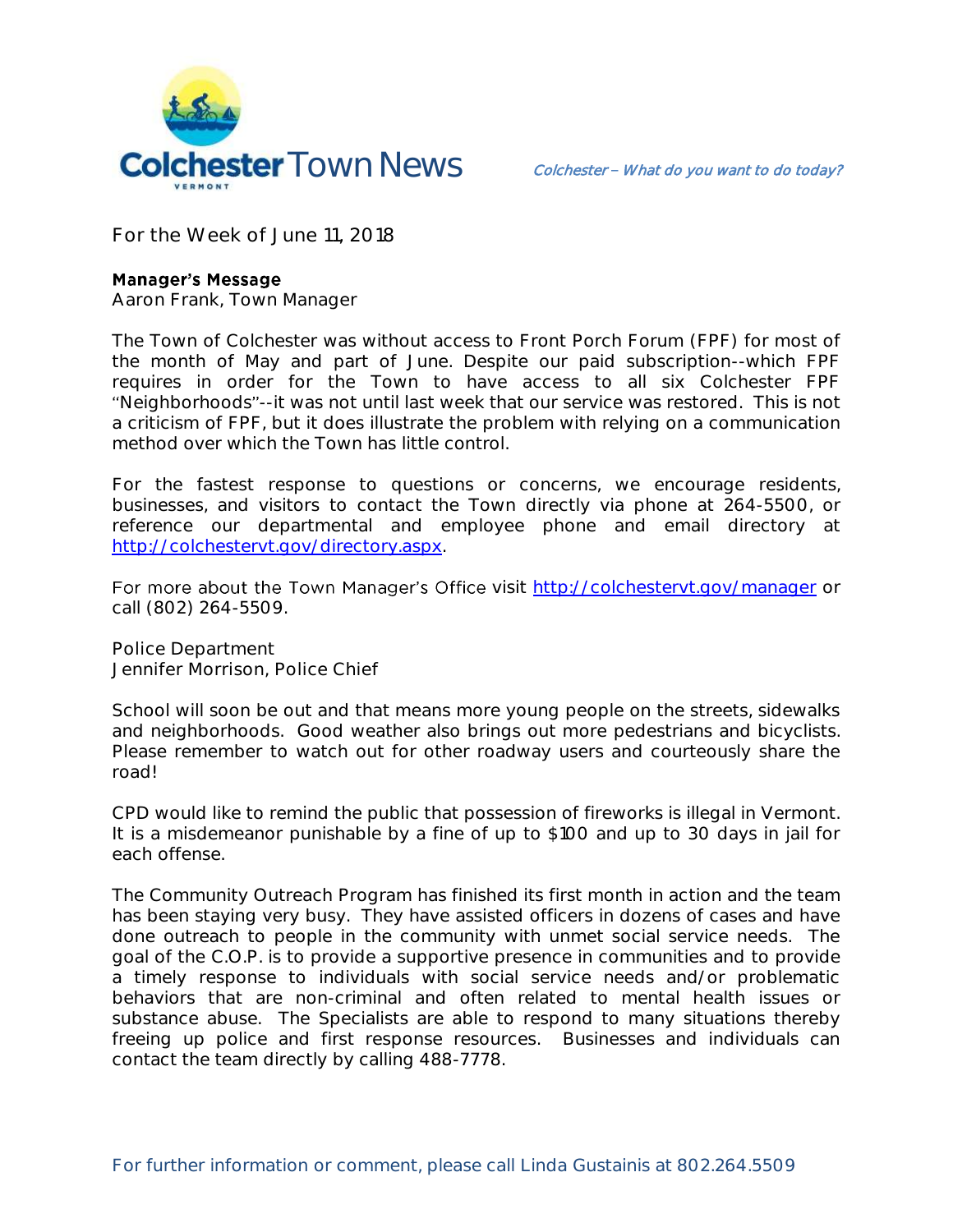

For more about Colchester Police Department visit<http://colchestervt.gov/police> or call (802) 264-5556 (non-emergency).

**Rescue and Technical Rescue Squads Scott Crady, Rescue Chief**

Hello from your new Rescue Chief, Scott Crady. I officially took on the role as of June 1<sup>st</sup> and am happy to be serving the Town of Colchester.

- We congratulate Chief Amy Akerlind on her transition from her position as Rescue Chief to that of a Per-Diem member of Rescue. She is also now the proud owner of her own business, Squad Dogs.
- We welcome our new full time employee, Advanced Emergency Medical Technician (AENT) Kiley Baillargeon, who will be our volunteer membership coordinator. Kiley is a Colchester native, a UVM graduate, and brings us her experience as the Director of UVM Rescue.
- Rescue held its annual Open House during National EMS Week on May 23<sup>rd</sup>. There was a great turnout of residents. We would like to thank:
	- o Colchester Center Volunteer Fire Company & Malletts Bay Fire Departments for their attendance and display of apparatus.
	- o Colchester Police for their demonstration of K-9 Tazer and grilling expertise.
	- o Red Cross & Seat Smart (car seat safety) for their displays and assistance.
	- o Colchester Technical Rescue for their display of equipment.
	- o And special thanks to Paramedic Shelby Evans, our Outreach Coordinator, for a wonderful job of organizing this event!

For more about Colchester Rescue, please visit [http://colchestervt.gov/rescue](http://colchestervt.gov/rescue/index.shtml) or call (802) 264-5990.

**Upcoming Town Meetings:** 

- Planning Commission: 1st & 3rd Tuesdays of the month, 7:00pm. Next June meeting: 6/19
- Development Review Board: 2<sup>nd</sup> Wednesday of the month, 7:00pm. Next meeting: 6/13. July meeting: 7/11
- Recreation Advisory Board: 2<sup>nd</sup> Wednesday of the month, 7:00am, Champlain Room, 2<sup>nd</sup> floor, Next meeting: 6/13. July meeting: 7/11
- **Conservation Commission:** 3rd Monday of the month, 7:00pm, at the Bayside Activity Center or per agenda. Next meeting: 6/18
- **Selectboard:** 2nd & 4th Tuesday of the month, 6:30pm. June meetings: 6/12 and 6/26